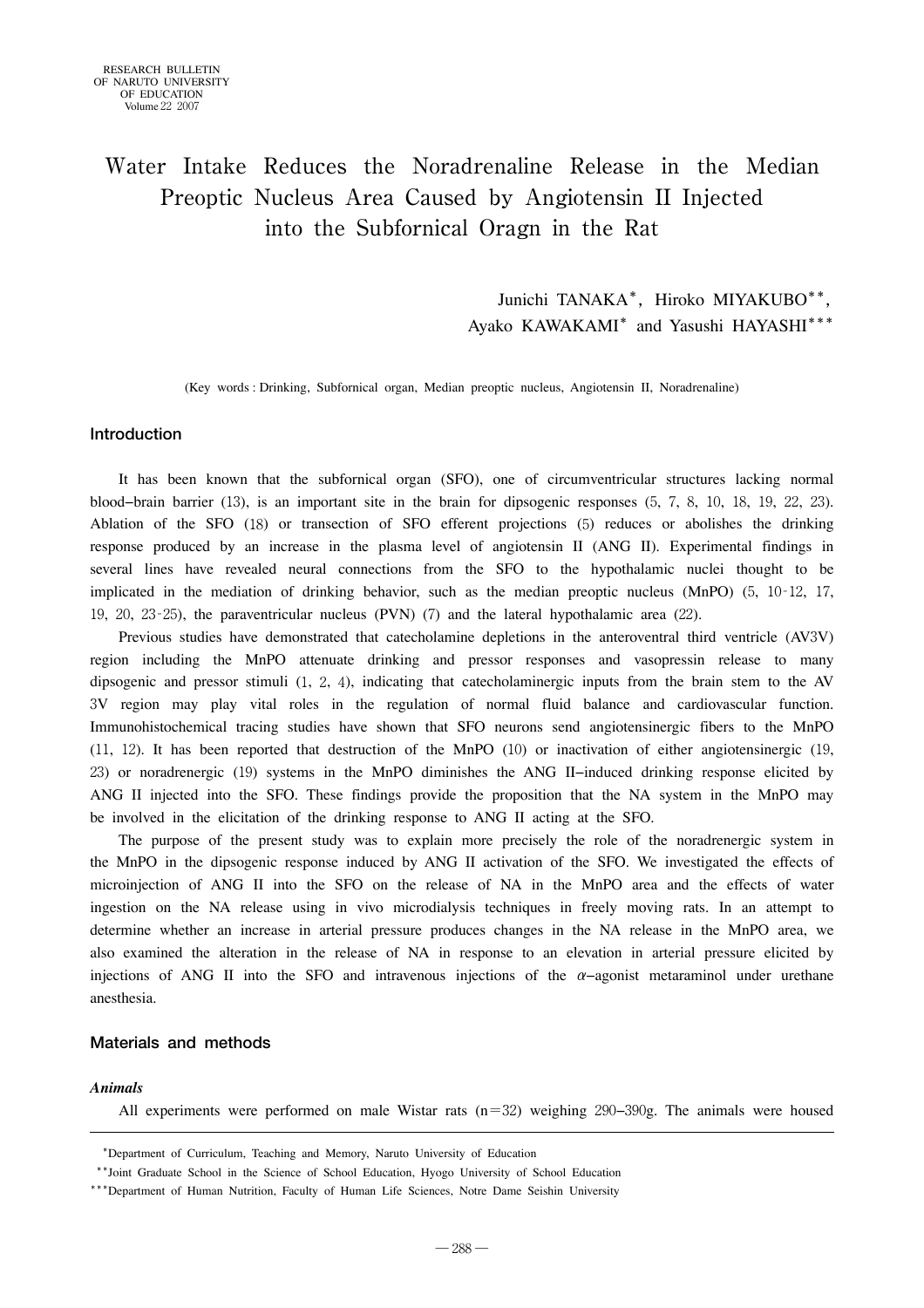individually in hanging wire cages for at least 2 weeks before testing. Water and food were available ad libitum except where noted. Lights were on in the animal rooms for 12 h per day (light at 7:00−19:00), and the temperature was maintained at 23−25 ℃.

## *Surgery*

The animals were anesthetized with sodium pentobarbital (60 mg/kg, i.p.) and placed in a stereotaxic frame. A microdialysis probe guide cannula (AG−12, Eicom Co.) was lowered to coordinates which were 1mm dorsal to the MnPO since the probe assembly protrudes 1 mm below the ventral tip of the guide cannula when inserted. A 26−gauge stainless steel cannula was placed in the SFO, at a caudal angle of 15°. The guide and injection cannulae were then fixed to the skull with acrylic dental cement and small stainless steel screws. The 26−gauge cannula served as a guide for a 33−gauge stainless steel injector cannula, which was inserted just before injections. Each guide cannula was filled with an obturator of the same gauge as the injector cannula when the animals were not being tested.

#### *Drugs*

For intracerebral injection, ANG II (Asp<sup>1</sup>–Ile<sup>5</sup>–ANG II) salt (Sigma) was dissolved in isotonic saline vehicle and frozen in aliquots. Aliquots were thawed immediately before being used. For intravenous injection, the α−agonist metaraminol (Aldrich) was dissolved in saline vehicle. The drug solution was prepared on the day of the experiment.

### *Microdialysis*

Microdialysis in the MnPO area and analysis of NA were performed by means of procedures described in our previous studies (20−22). Briefly, the dialysis probe (AI−1−12−1, Eicom Co.) whose tip had a 1.0−mm− long semipermeable membrane (in vivo recovery at 2  $\mu$ l/min is almost 25%) was inserted into the implanted guide cannula. The probe was continuously perfused at a rate of 2  $\mu$ /min using a perfusion pump with a solution (NaCl  $147 \text{mM}$ , CaCl<sub>2</sub>  $2.3 \text{mM}$ , KCl  $4 \text{mM}$ ). All dialysates were thus collected at 20 min intervals.

### *Intracranial injection*

The third day after the implantation, the effects of microinjection of ANG II or vehicle into the SFO on extracellular content of NA in the MnPO area were tested. The dialysis in the MnPO area was achieved 6−7 h before the ANG II or vehicle injection into the SFO. The water bottle and the food box were removed 1 h before the injection. Each rat was removed from its home cage, and the obturator was removed. The injector, filled with injectate and connected to a 10  $\mu$ l Hamilton gas chromatography syringe via approximately 80 cm of polyethylene tubing, was inserted into the implanted guide cannulae. The injectate within the tip of the injector was separated from the tip of the cannula, and therefore from the rat, by a 20 nl air bubble. The rat was then placed in the metabolism cage. In the previous study, we have demonstrated that microinjection of ANG II into the SFO in a dose of  $10^{-6}$  M elicits a robust drinking response (19, 22). In this study, injections of ANG II were thus administered in a dose of 10<sup>−</sup><sup>6</sup> M. Because it is crucial to minimize diffusion of injectate in neuroanatomic localization experiments, all injections of the drug solution or vehicle were given in a volume of 50 nl. The injections were achieved at a rate of 5 nl/s. After the dialysis experiment, the animal was placed in its home cage and water and food were available ad libitum before the start of the experiment of the second day.

On the next day, the effects of water intake on the NA release in the MnPO area caused by the ANG II injection in the same dose used in the first injection into the SFO were examined. Tap water was available ad libitum immediately before the ANG II injection into the SFO. The latency to the onset of drinking was recorded, and water intake was then monitored for 120 min following the injection. To determine whether the second injection of ANG II into the SFO causes similar alterations in the NA levels observed in the first injection of the drug, the effects of the second injection of ANG II on the release of NA in the MnPO area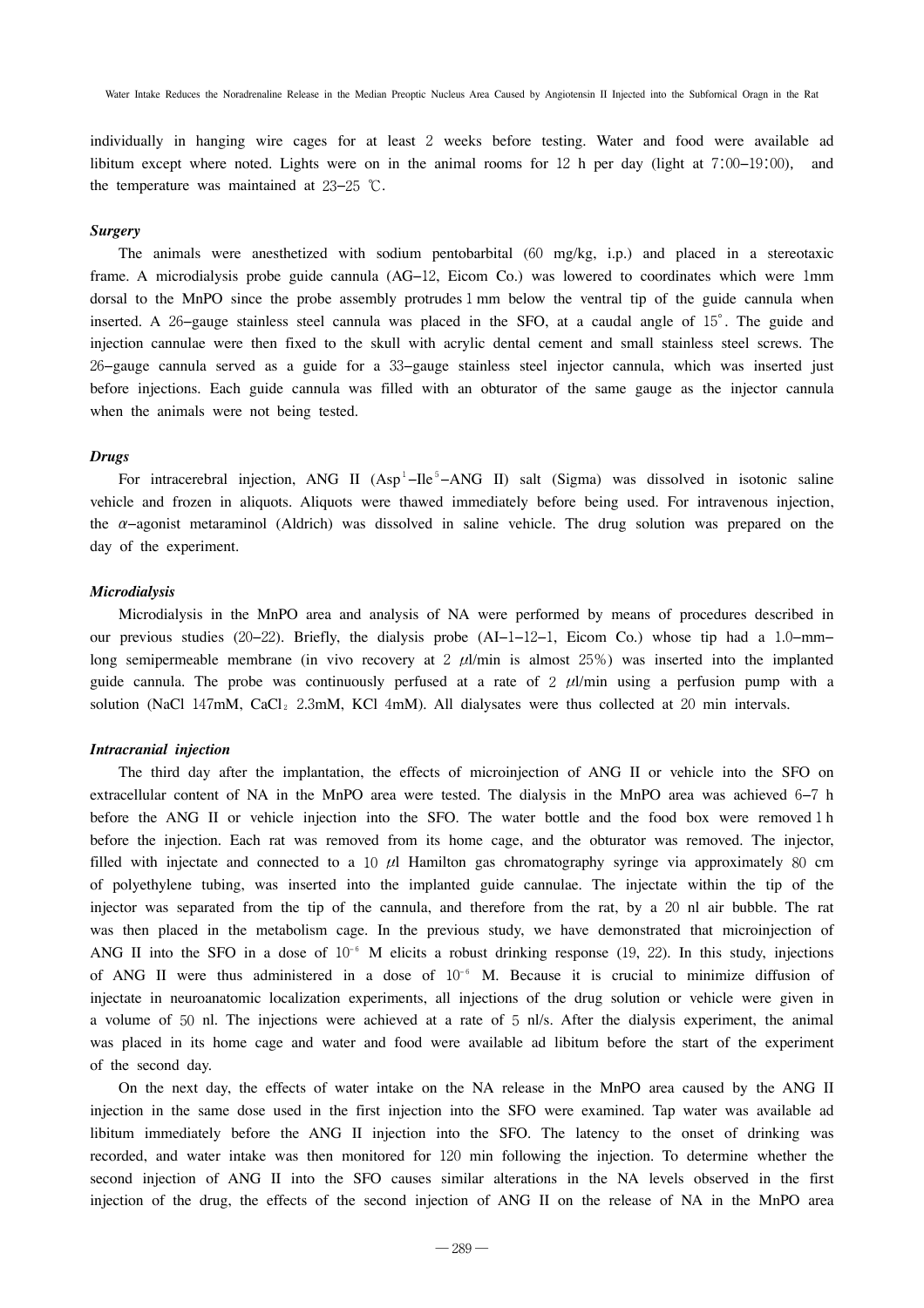were examined in a part of the animals  $(n=6)$  under the condition without drinking.

#### *Measurement of blood pressure and metaraminol adminstration*

On the third day after the implantation, 8 rats were anesthetized with urethane  $(1.4-1.5 \text{ g/kg b.w.t., i.p.).}$ A polyethylene cannula was inserted into the left femoral artery. The mean arterial pressure (M.A.P.) was directly measured with a blood pressure transducer (P−50, Gould Inc.) and a blood pressure meter (AP−6111G, Nihon Koden), and recorded on a recorder (Ws−681G, Nihon Koden). The left femoral vein was catheterized to inject the peripheral vasoconstrictor metaraminol. A tracheal cannula was inserted. The animal was then paralyzed with tubocurarine (2 mg/kg b.w.t, i.p.) and artificially ventilated to prevent respiratory influence on blood pressure. The rectal temperature was monitored and maintained at  $37\pm0.5$  °C. Metaraminol was administered in a dose of 5  $\mu$ g. Microinjections of ANG II (10<sup>-6</sup> M, 50 nl) into the SFO were achieved at 100 min after the metaraminol administration.

### *Measurement of NA*

The dialysates were analyzed for concentrations of NA, using HPLC (Eicom EP−10) with electrochemical detection (Eicom ECD−100). A mobile phase consisting of 0.1M sodium acetate, 0.1M citric acid, 0.75mM sodium1−octanesulfonate, 0.3 mM EDTA and 21% methanol (pH 3.9) was used to elute the monoamine from a reverse phase column (3.0 x 100 mm SC−3ODS column, Eicom Co.). The graphite working electrode was set at  $+750$ mV versus a Ag/AgCl reference electrode and the flow rate was 0.5 ml/min.

#### *Histology*

At the termination of each experiment, the animal was then sacrificed with an overdose of sodium pentobarbital and perfused through the heart with isotonic saline to clear blood, which was followed by 10% formalin for fixation. The brain was removed and stored in the formalin saline before being cut on a freezing microtome at 50  $\mu$ m in transverse sections. Sections were mounted on glass slides and stained with Neutral red for microscope examination. The stereotaxic coordinates for the sites of dialysis probe and injection cannula were determined according to the atlas of Paxinos and Watson (14).

## *Statistics*

All values are expressed as mean ± S.E.M. Data were analyzed by means of one−way or two−way repeated measures analysis of variance (ANOVAs) and subsequent Tukey's protected t−test. A probability of less than 0.05 was required for significance.

## **Results**

### *Histological verification of the injection and dialysis sites*

Histological analysis from the rat brains demonstrated that 29 out of 32 rats tested had the probe placement in the MnPO (Fig. 1D−F). The data from the remaining 3 rats having the probe placement outside the MnPO were not included in the analysis. Of the 29 animals having the probe placement in the MnPO, 16 and 6 received either the ANG II or vehicle injection into the SFO under the condition that accompanied water intake on the second experimental day (Fig. 1D) and the ANG II injection into the SFO under the condition without water ingestion in either the first or second day (Fig. 1E), respectively. The remaining 6 rats were utilized for the examination of the effects of changes in arterial pressure on NA release in the MnPO area (Fig. 1F).

Of the16animals that received the ANG II or vehicle injection,15rats had correct SFO injector placement (Fig. 1A) such that ANG II administration produced a drinking response (more than 2.7 ml in 20 min). The remaining one rat with histology showing the tip of the injector through the ventral ependyma of the SFO exhibited little drinking (0.2 ml in 20 min) with the dose of the peptide used in this study and thus was not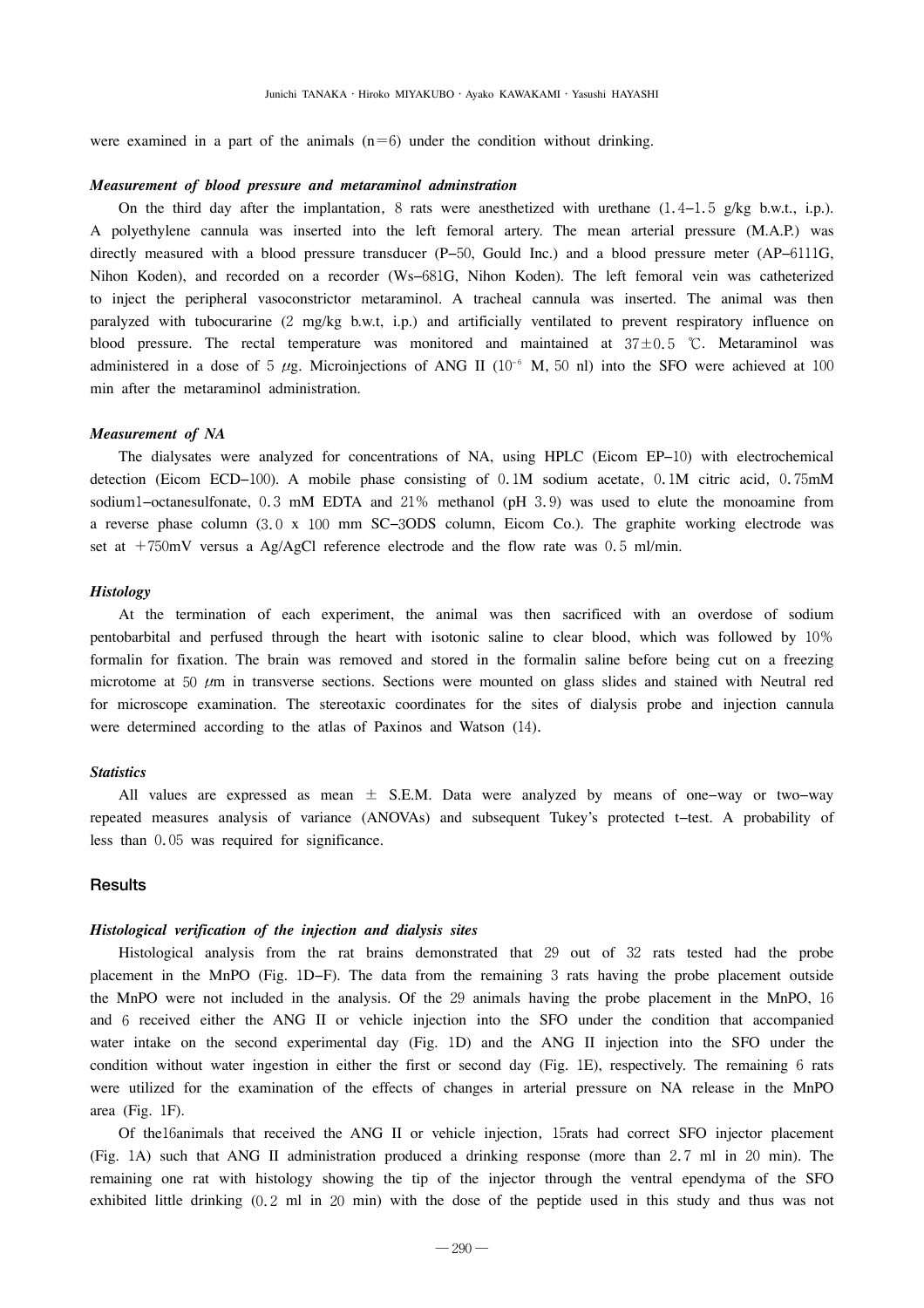included in further analysis. In all cases in which the injector tip for ANG II administration was within 0.2 mm of the dorsal border of the SFO, the injection of the peptide would invariably result in a drinking response  $(5.8 \pm 1.2 \text{ ml in } 20 \text{ min}; 39 \pm 10 \text{ s}; n=9)$ . In all animals that received the second ANG II injection into the SFO under the condition without water ingestion, the tip of the injection cannula was located within or just above the SFO (Fig. 1B). All animals tested for the effects of changes in arterial pressure on the NA release had good SFO injector placements (Fig. 1C).



Fig. 1. A-C : The location of the cannula tips. A : Closed and open circles on schematic transverse sections indicate the loci of the cannulas that were utilized for microinjection of ANG II and saline vehicle into the SFO, respectively. B : Closed circles depict the loci of the cannulas in the rats that received the ANG II injections under the condition without drinking in both the first and second days. C : Closed circles indicate the loci of the cannulas in the rats that received the ANG II injection under urethane anesthesia. D-F : Vertical bars on schematic illustrations indicate the locations of the1-mm-long tip of the dialysis probe in the MnPO. D: Closed and open bars depict the locations of the probes in the rats that received the ANG II and saline vehicle injections into the SFO, respectively. E : Closed bars depict the probe placements in the rats that received the ANG II injections under the condition without drinking in both the first and second days. F: Closed bars indicate the probe placements in the rats that received the ANG II injection under urethane anesthesia. ac, anterior commissure ; f, fornix ; MnPO, median preoptic nucleus ; PT, paratenial thalamic nucleus ; SFO, subfornical organ ; SHy, septo- hypothalamic nucleus ; sm, stria medullaris of the thalamus ; TS, triangular septal nucleus ; vhc, ventral hippocampal commissure ;  $3V$ , third ventricle. Scale bar=1 mm.

# *Effects of water intake on the ANG II−induced NA release in the MnPO area*

In the 15 rats having both good injector and probe placements, the effects of ANG II  $(n=9)$  or saline vehicle  $(n=6)$  injections into the SFO on the release of NA in the MnPO area were examined under the condition without water ingestion. The basal levels of NA in the MnPO area immediately before the ANG II and saline vehicle injections into the SFO were  $14.5\pm3.1$  and  $15.2\pm3.9$  pg/40 $\mu$ l dialysate, respectively. No significant differences in the basal levels of NA were observed between the ANG II and vehicle treatment groups. Injections of ANG II into the SFO significantly enhanced the NA release in the MnPO area compared to the injection of saline  $(F(1,13)=37,965, P<0.001, Fig. 2A)$ .

On the next day, the effects of water intake on the NA release in the MnPO area induced by ANG II injected into the SFO were examined. Injections of ANG II into the SFO elicited a robust drinking response within 60 min after the injection  $(P<0.001$  for 20 min, P $< 0.01$  for 40 min, P $< 0.05$  for 60 min; n=9; Fig. 2 B). The total water intake in 120 min was 7.3±1.5 ml (ranging 2.9−10.1 ml). The latency of drinking response was 37±8 s (ranging 7−91 s). The saline injection into the SFO, on the other hand, did not cause any significant water intake (total water volume in 120 min,  $0.3 \pm 0.1$  ml;n=6; Fig. 2B). The baseline control levels of NA immediately before the ANG II  $(10.6 \pm 2.6 \text{ pg}/40 \mu l$  dialysate;  $F(1,16) = 12.530, P \le 0.05$  or saline  $(11.0\pm2.8 \text{ pg/40}\mu$ l dialysate ; F(1,10) = 12.076, P < 0.05) injection in the MnPO area were significantly lower compared to those of the first experimental day. The ANG II injection into the SFO significantly increased the NA release in the MnPO area compared to the saline injection  $(F(1,13)=28.637, P\leq 0.001, Fig. 2A)$ .

The amount of the increase in the NA release induced by ANG II injected into the SFO was much lower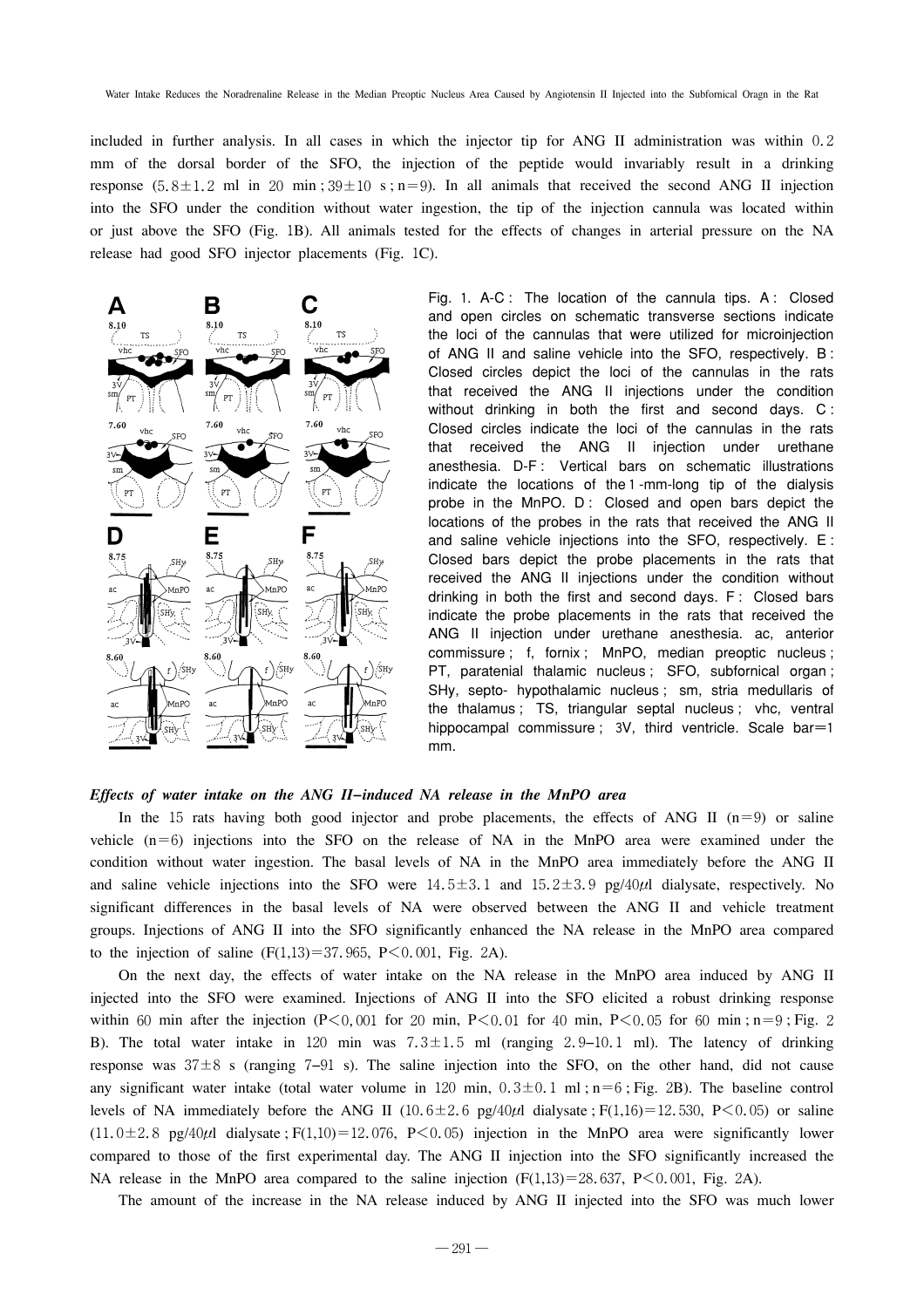in the condition that accompanied the water intake. To determine the statistical significance of this effect, a two−way ANOVA was calculated for the data of Fig. 2A, with water treatment as the between−group factor (two levels) and with time as the within−animal factor (eight levels). There were significant main effects of treatment  $(F(1,16)=27.469, P<0.01)$  and time  $(F(7,112)=21.736, P<0.01)$  and a significant interaction  $(F(7, 112)=21.736, P<0.01)$ 



Fig. 2 Effects of water intake on the release of NA caused by microinjection of ANG II into the SFO. A : Changes in the release of NA in the MnPO area after the injection of ANG II (filled and unfilled circles,  $n=9$ ) and saline vehicle (filled and unfilled triangles,  $n=6$ ) into the SFO. Values are expressed as percentage of the sample taken immediately before the injection. Results in this and subsequent figures except for Fig.4 A are shown as mean  $\pm$  S.E.M. The filled circles and triangles indicate the alterations in the NA release under the condition without drinking. The unfilled circles and triangles indicate the changes in the NA release under the condition that accompanied water intake. \*P  $<$  0.01, \*\*P $<$  0.001 compared with the basal control level (0min). †P<0.001compared with those of the ANG II injection under the condition that accompanied water intake (filled circle) at 20min. B: The water intake (in each 20min) in response to the ANG II injection (closed histogram bars,  $n=8$ ) or the vehicle injection (open histogram bars,  $n=6$ ) into the SFO.  $*P<0.05$ ,  $*P<0.01$ , \*\*\*P<0.001 compared with those of the saline injection.

 $112$ )=19.995, P $\leq$ 0.001). In planned comparisons, the group without water intake differed from the group that accompanied drinking at 20 min after the ANG II injection  $(P<0.001)$ .

## *Effects of the repeat ANG II injection into the SFO on NA release in the MnPO area*

To determine whether the repeat injection of the ANG II into the SFO influences on the release of NA in the MnPO area, the effects of the second injection of the drug into the SFO on the NA release were examined under the condition without drinking. The basal concentrations of NA immediately before the ANG II injection into the SFO were significantly lower in the second day  $(10.4 \pm 4.2 \text{ pg}/40\mu l$  dialysate; n=6) than in the first day  $(14.3\pm3.9 \text{ pg}/40\mu\text{I}$  dialysate; n=6)  $(F(1,10)=10.772, P<0.05)$ . In both the experimental days, injections of ANG II into the SFO significantly enhanced the NA release in the MnPO area (Fig. 3). The amount of the ANG II−induced increase in the NA release compared to the basal levels immediately before the drug injection was similar on both days.



Fig. 3. Effects of repeat injection of ANG II on the release of NA in the MnPO area under the condition without drinking. Changes in the NA release are expressed as percentage of the sample taken immediately before the microinjection  $(n=6)$ . Circles and open circles indicate the alterations in the NA release in response to the first and second injection of ANG II into the SFO, respectively. \*P<0.05, \*\*P< 0.001 compared with the basal control level (0 min).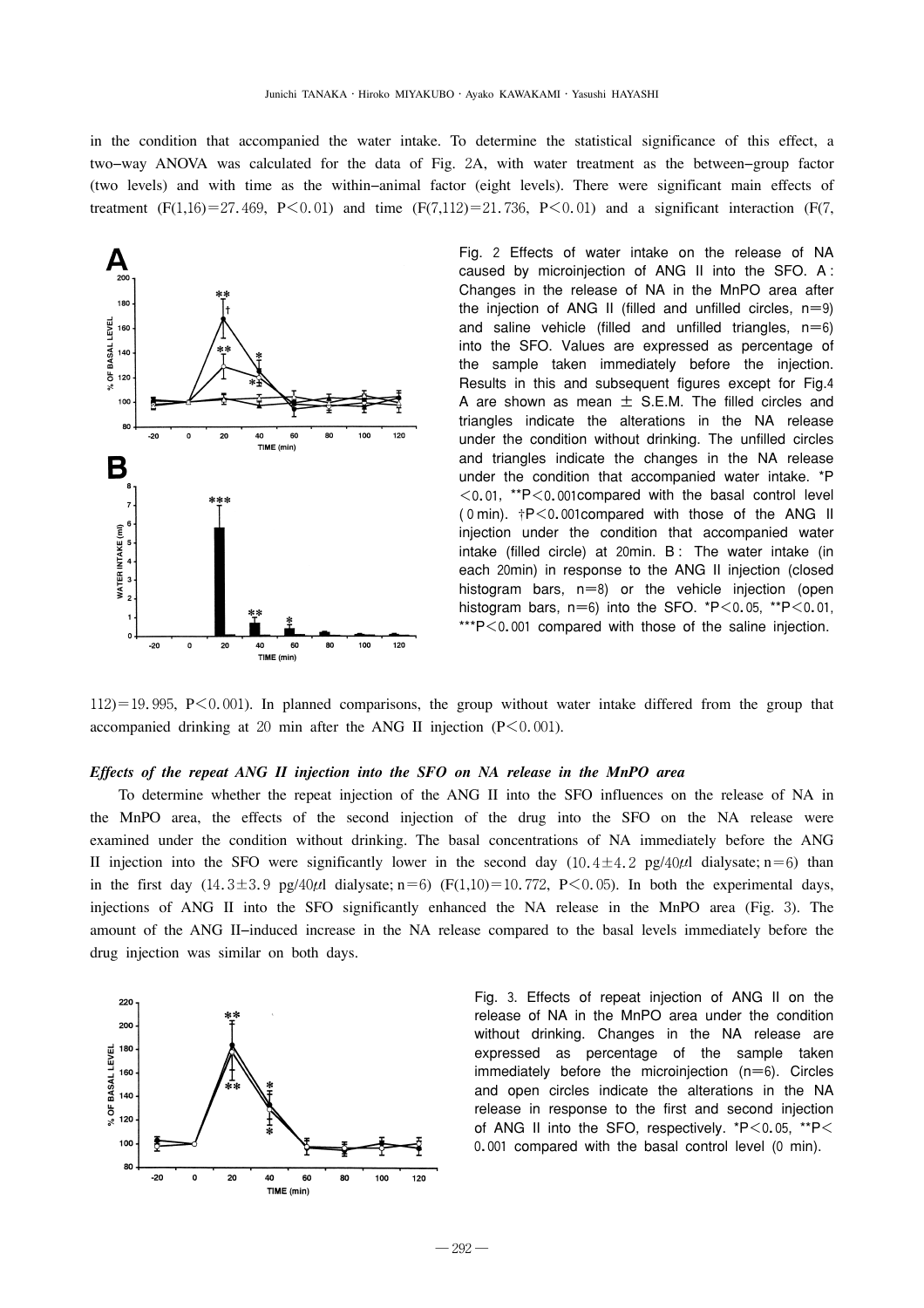

Fig. 4. Effects of increases in blood pressure following intravenous administration of metaraminol and microinjection of ANG II into the SFO on the release of NA in the MnPO area under urethane anesthesia. Values are expressed as percentage of the sample taken immediately before the intravenous injection of metaraminol. Arrows indicate the time of injection of the drugs. A : An example of the change in the NA release (upper) and mean arterial pressure (M.A.P., lower) to the intravenous injection of metaraminol and injection of ANG II into the SFO. B: Results in the 7 rats tested are summarized. \*P<0.01, \*\*P<0.001 compared with the basal control level (0 min).

#### *NA release in the MnPO area to an elevation in blood pressure*

The basal concentrations of NA in the MnPO area were  $13.8 \pm 2.9$  pg/40 $\mu$ l dialysate (n=7) under urethane anesthesia. Intravenous infusions of metaraminol significantly decreased the NA release in the MnPO area that accompanied a 18−41 mmHg (23±5 mmHg) elevation in M.A.P. (F(1,10)=14.990, P<0.01) (Fig. 4). Injections of ANG II into the SFO, on the other hand, significantly increased the release of NA in the MnPO area  $(F(1,$ 10)=43.957, P<0.001) that accompanied a 18−38 mmHg (22±5 mmHg) increase in M.A.P. (Fig. 4).

# **Discussion**

The present data show that ANG II injected into the SFO enhances the release of NA in the MnPO area, and are consistent with the previous report (20). It has been suggested that ANG II acts as a neuromodulator in the central nervous system because of its interactions with neurotransmitters, especially the catecholamines (4, 15). Neuroanatomical studies have revealed that neurons in the SFO send angiotensinergic fibers to the MnPO (11, 12) and that stimulation of the SFO enhances the activity of MnPO neurons through ANG II receptors (24, 25). It has been shown that ANGII can increase the release of NA in the hypothalamus, perhaps via a presynaptic mechanism (6, 21). Thus, it is suggested the hypothesis that, in the MnPO area, ANG II released from angiotensinergic nerve terminals following activation of the SFO acts onto NA terminals, as a presynaptic mechanism, which result in increased NA release. However, there is no previous literature that the angiotensinergic fibers arising from the SFO terminate on NA terminals in the MnPO. Anatomical studies have revealed that the MnPO is richly innervated by noradrenergic nerve terminals derived from 3 cell groups, the locus coeruleus, the A2 cell group in the dorsal vagus complex, and the A1cell group in the ventrolateral medulla (16, 17). On the other hand, the existence of efferent projections from the SFO which are able to activate these noradrenergic cells in the brain stem is not known. It has been shown that the SFO is also innervated by noradrenergic projections from the A1and A2 cell groups (3, 9). If a single NA neuron projects simultaneously to the MnPO and the SFO, it would be possible that stimulation of the SFO per se causes NA release in the MnPO area via an axon reflex. The precise mechanisms underlying the increased NA release elicited by the ANG II injection into the SFO remains to be explained.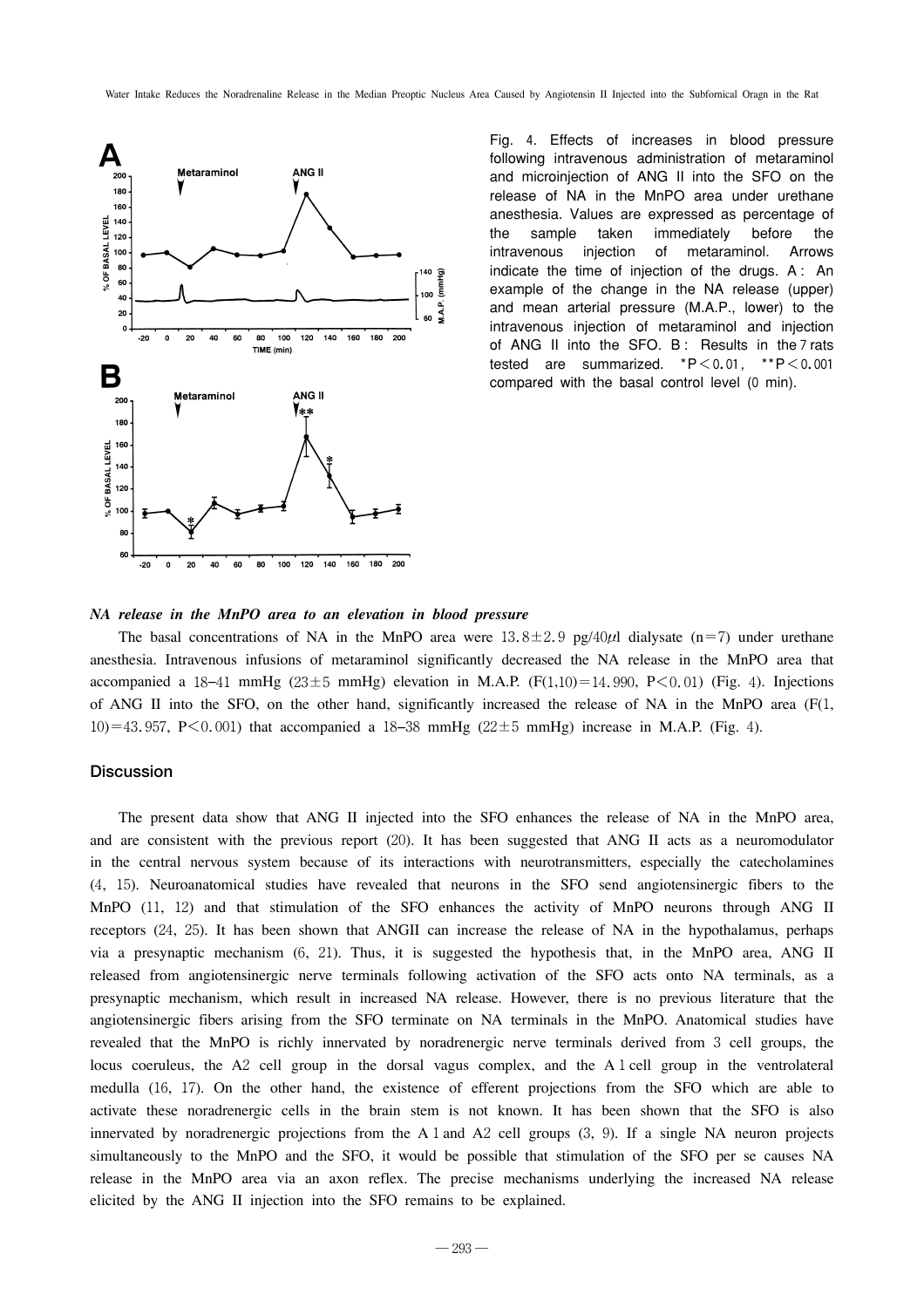In the present study, the elevation in the NA release in the MnPO area elicited by ANG II injected into the SFO was significantly reduced by water intake. The results provide the first demonstration that water ingestion attenuates the release of NA in the MnPO area induced by ANG II activation of the SFO, and suggest that the noradrenergic system in the MnPO plays an important role in the mediation of dipsogenic response induced by activation of SFO neurons in response to an increase in the circulating level of ANG II. It has been demonstrated that NA depletions in the AV3V region lead to attenuated drinking (1, 2, 8). Reduction of systemic fluid volume has been shown to enhance NA turnover in the MnPO area (21, 26). In addition, a recent report has indicated that inactivation of either angiotensinergic or  $\alpha$ -adrenergic systems in the MnPO following local administration of the antagonists diminishes the water intake induced by ANG II injected into the SFO (19). These observations and our data suggest the proposition that the release of NA in the MnPO may be an excitatory step along the ANG II−eliciting thirst pathway, and imply that signals from peripheral organs such as the stomach in response to water intake may decrease neural inputs of noradrenergic projections to the MnPO and/or the activity of noradrenergic system in the MnPO.

Previous observations have suggested that activation of SFO neurons produces an increase in blood pressure through their efferent fibers to the MnPO (8, 24). Although either ANG II injected into the SFO or metaraminol administered intravenously elicited an elevation in arterial pressure, the opposite effects of ANG II and metaraminol on the release of NA were found in this study, suggesting the possibility that an elevation in arterial pressure may be not attribute to the increased NA release caused by ANG injected into the SFO. However, it has been demonstrated that the noradrenergic system in the MnPO is implicated in the regulation of the blood pressure response to ANG II  $(1, 2)$ . Additionally, it remains to verify the possibility that metaraminol may penetrate the blood−brain barrier or influence on SFO neurons via fenestrated capillaries. Thus, we cannot answer the question of whether an increase in arterial pressure may be involved in the enhanced NA release in the MnPO area.

In conclusion, the present data show that ANG II injected into the SFO enhances the release of NA in the MnPO and the NA release is reduced by water ingestion, suggesting that the noradrenergic system in the MnPO may participate in the modulation of the dipsogenic response induced by ANG II acting at the SFO.

## **References**

- 1.Bellin SI, Bhatnagar RK, Johnson AK. Periventricular noradrenergic systems are critical for angiotensin− induced drinking and blood pressure responses. Brain Res 1987; 403: 105-112.
- 2.Bellin SI, Landas SK, Johnson AK. Localized injections of 6−hydroxydopamine into lamina terminalis− associated structures : effects on experimentally induced drinking and pressor responses. Brain Res 1987; 416:75‐83.
- 3.Ciriello J, Rosas−Arellano P, Solano−Flores LP. Direct projections to subfornical organ from catecholaminenergic neurons in the caudal nucleus of the solitary tract. Brain Res 1996;726:227-232.
- 4.Cunningham JT, Johnson AK. Decreased norepinepherine in the ventral lamina terminalis region is associated with angiotensin II drinking response deficits following local 6−hydroxydopamine injections. Brain Res. 1989;480:65‐71.
- 5.Eng R, Miselis RR. Polydipsia and abolition of angiotensin−induced drinking after transection of subfornical organ efferent projections in the rat. Brain Res 1981; 255: 200-206.
- 6.Garcia−Sevilla JA, Dubocovich ML, Langer SZ. Angiotensin II facilitates potassium evoked release of 3H− noradrenaline from the rabbit hypothalamus. Eur J Pharmacol 1979; 56:173-176.
- 7.Gutmann MB, Jones DL, Ciriello J. Effect of paraventricular nucleus lesions on drinking and pressor response to ANG II. Am J Physiol 1988;255: R882‐R887.
- 8.Johnson AK. The periventricular anteroventral third ventricle (AV3V) : its relationship with the subfornical organ and neural systems involved in maintaining body fluid homeostasis. Brain Res Bull 1985;15:595‐601.
- 9.Kawano H, Masuko S. Tyrosine hydroxylase−immunoreactive projections from the caudal ventrolateral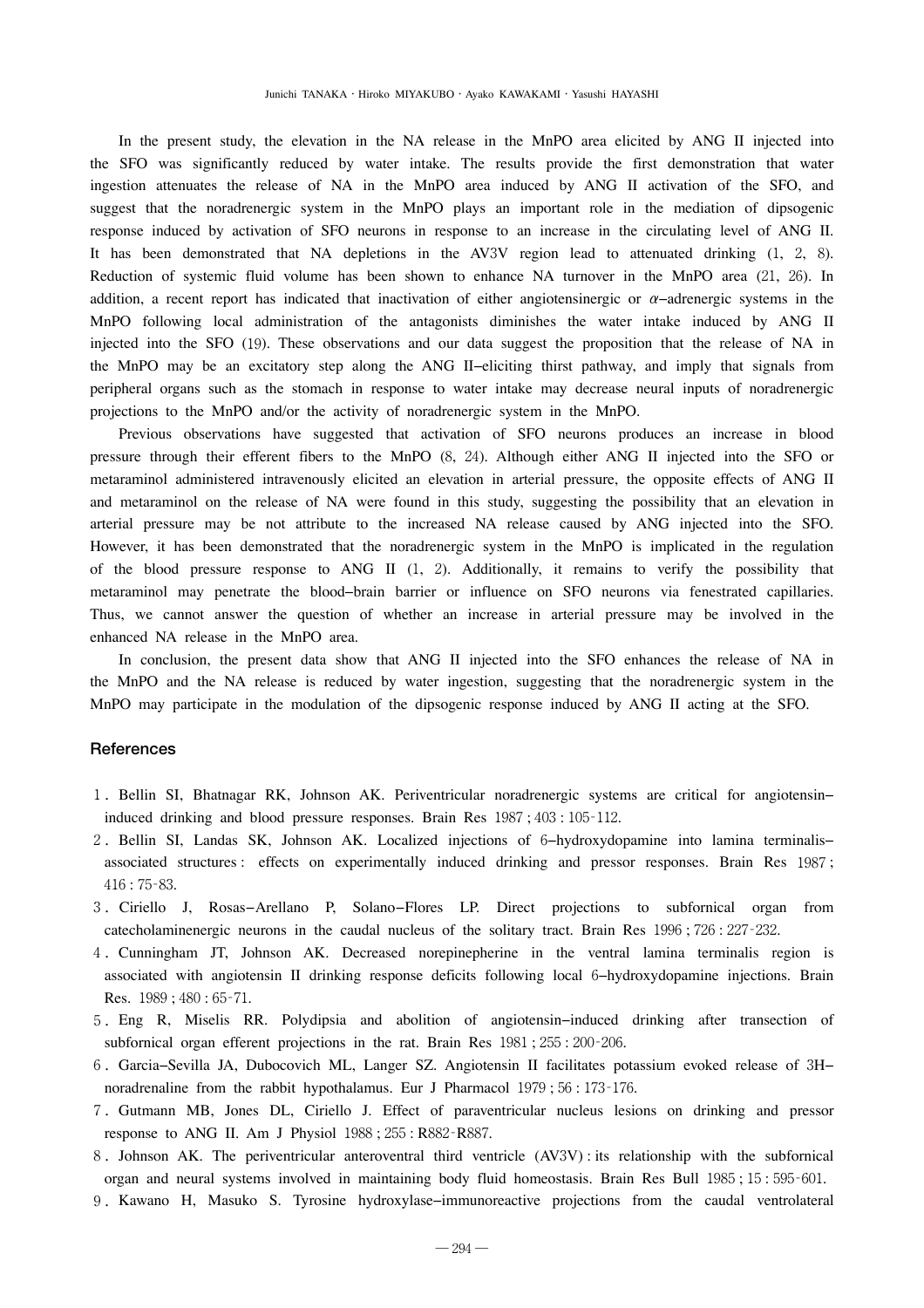medulla to the subfornical organ in the rat. Brain Res 2001;903:154‐161.

- 10.Lind RW, Johnson AK. Subfornical organ−median preoptic connections and drinking and pressor responses to angiotensin II. J Neurosci 1982;2:1043‐1051.
- 11.Lind RW, Swanson LW, Ganten D. Angiotensin II immunoreactivity in neural afferents and efferents of the subfornical organ of the rat. Brain Res 1984; 321: 209-215.
- 12.Lind RW, Swanson LW, Ganten D. Organization of angiotensin II immunoreactive cells and fibers in the rat central nervous system : an immunohistochemical study. Neuroendocrinology 1985; 40: 2-24.
- 13.McKinley MJ, McAllen RM, Mendelsohn FAO, Allen AM, Chai SY, Oldfield BJ. Circumventricular organ : neuroendocrine interfaces between the brain and the hemal milieu. Front Neuroendocrinol 1990;11:91-127.
- 14.Paxinos G, Watson C. The Rat Brain in Stereotaxic Coordinates. Sydney : Academic Press ;1986.
- 15.Richards EM, Hermann K, Summers C, Raisada MK, Phillips MI. Release of immunoreactive angiotensin II from neuronal cultures : adrenergic influences. Am J Physiol 1989;257: C588‐C595.
- 16.Saper CB, Reis DJ, Joh T. Medullary catecholamine inputs to the anteroventral third ventricular cardiovascular regulatory region in the rat. Neurosci Lett 1983; 42: 285-91.
- 17.Sawchenko PE, Swanson LW. Central noradrenergic pathways for the integration of hypothalamic neuroendocrine and autonomic responses. Science 1981; 214: 685-686.
- 18.Simpson JB, Routtenberg A. Subfornical organ lesions reduce intravenous angiotensin−induced drinking. Brain Res 1975;88:154‐161.
- 19.Tanaka J. α−Adrenergic control of ANG II−induced drinking in the rat median preoptic nucleus. Physiol Behav 2002;77:155‐160.
- 20.Tanaka J, Hayashi Y, Shimamune S, Hori K, Nomura M. Subfornical organ efferents enhance extracellular noradrenaline concentrations in the median preoptic area in rats. Neurosci Lett 1997; 230:171-174.
- 21.Tanaka J, Hori K, Koito K, Nomura M. Enhanced monoamine release in the median preoptic area following reduced extracellular fluid volume in rats. Neurosci Lett 1992;147:110‐113.
- 22.Tanaka J, Kariya K, Nomura M. Drinking attenuates the noradrenaline release in the lateral hypothalamic area induced by angiotensin II activation of the subfornical organ in rats. Behav Brain Res 2003;140:49‐55.
- 23.Tanaka J, Nomura M. Involvement of neurons sensitive to angiotensin II in the median preoptic nucleus in the drinking response induced by angiotensin II activation of the subfornical organ. Exp Neurol 1993;119: 235‐239.
- 24.Tanaka J. Involvement of the median preoptic nucleus in the regulation of paraventricular vasopressin neurons by the subfornical organ in the rat. Exp Brain Res 1989;76:47‐54.
- 25.Tanaka J, Saito H, Kaba H. Subfornical organ and hypothalamic paraventricular nucleus connections with median preoptic nucleus : an electrophysiological study in the rat. Exp Brain Res 1987;68:579-585.
- 26.Wilkin LD, Patel KP, Schmid PG, Johnson AK. Increased norepinepherine turnover in the median preoptic nucleus following reduced extracellular fluid volume. Brain Res 1987;423:369-372.